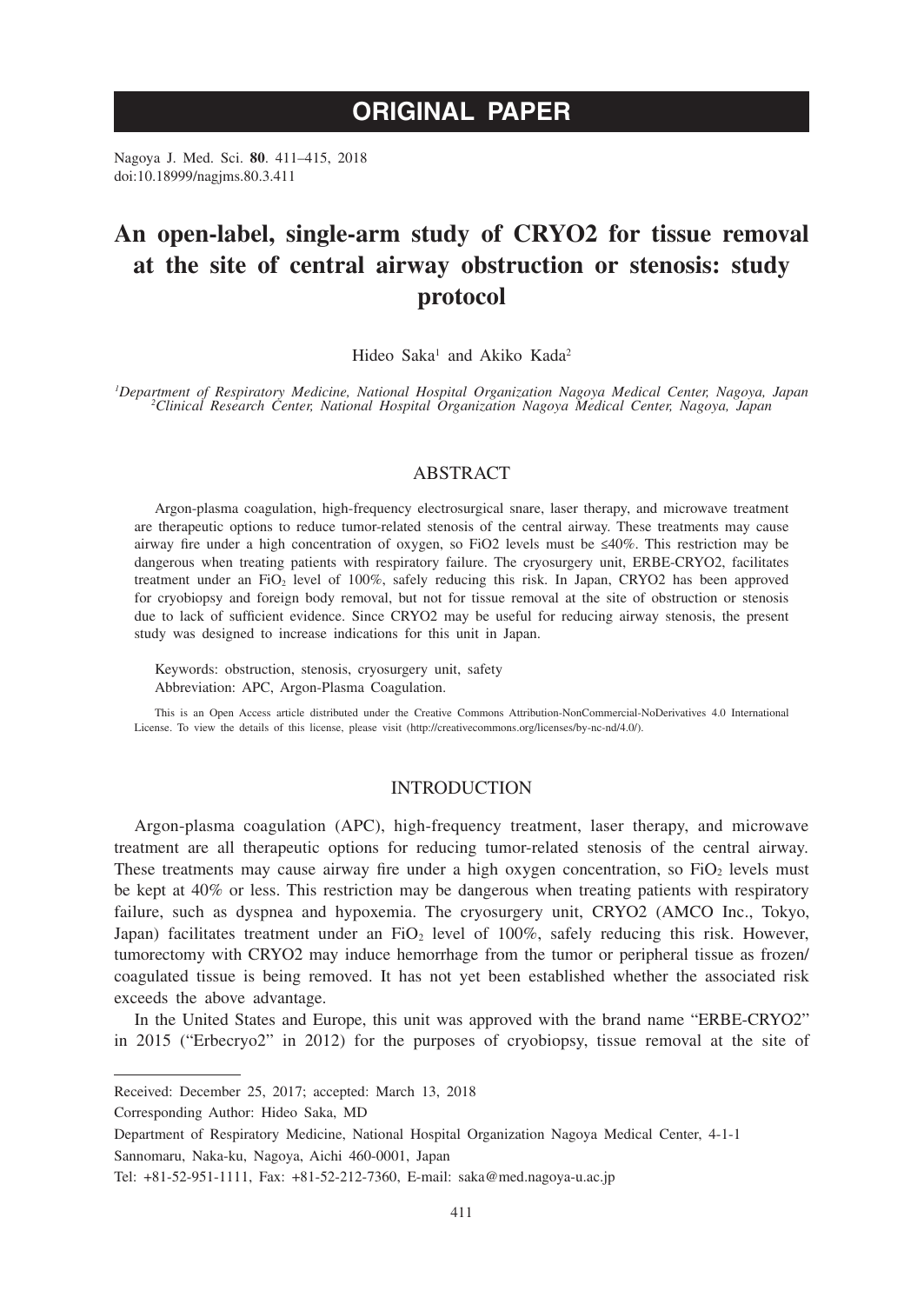obstruction or stenosis, and foreign body removal. The import of this unit to Japan as a medical device was approved for cryobiopsy and foreign body removal in 2017. However, in contrast to Europe, it has not yet been approved in Japan for tissue removal at the site of obstruction or stenosis, due to lack of sufficient evidence.

According to a study in Europe, recanalization of the central airway was achieved under an oxygen concentration of 100%, and the degree of hemorrhage was moderate or slight in most cases. The present study was designed to increase indications for this unit in Japan.

# METHODS / DESIGN

In order to treat central airway tumor-related stenosis, tissue removal at the stenotic site of the airway will be performed using CRYO2 under general or local anesthesia. Taking the day of surgery as Day 1, Days 2 to 7 are established as an observation period to evaluate primary endpoints and conduct clinical examinations (Refer to Figure 1). During the study period, combined therapies, such as airway-dilating procedures and aspiration for safety assurance, will be performed based on the attending physician's evaluation.



Clinical examination\*

Hematological parameters: Erythrocyte count, hemoglobin, hematocrit, leukocyte count, and platelet count Blood biochemical parameters: Total protein, albumin, total bilirubin, AST, ALT, ALP, BUN, and Cr

**Fig. 1** Study outline

 1: Screening. 2: Informed consent/confirmation of eligibility criteria/clinical examination\*. 3: Registration. 4: Treatment period. 5: Clinical examination\*. 6: CRYO2 procedure; tissue removal at the site of obstruction or stenosis. 7: Observation period. 8: Day 2, Evaluation of the primary endpoint. 9: Day 7, Clinical examination\*, final observation. 10: Confirmation of combined therapies. 11: Adverse event confirmation. 12: Clinical examination\*. 13: Hematological parameters - erythrocyte count, hemoglobin, hematocrit, leukocyte count, and platelet count. 14: Blood biochemical parameters - total protein, albumin, total bilirubin, AST, ALT, ALP, BUN, and Cr.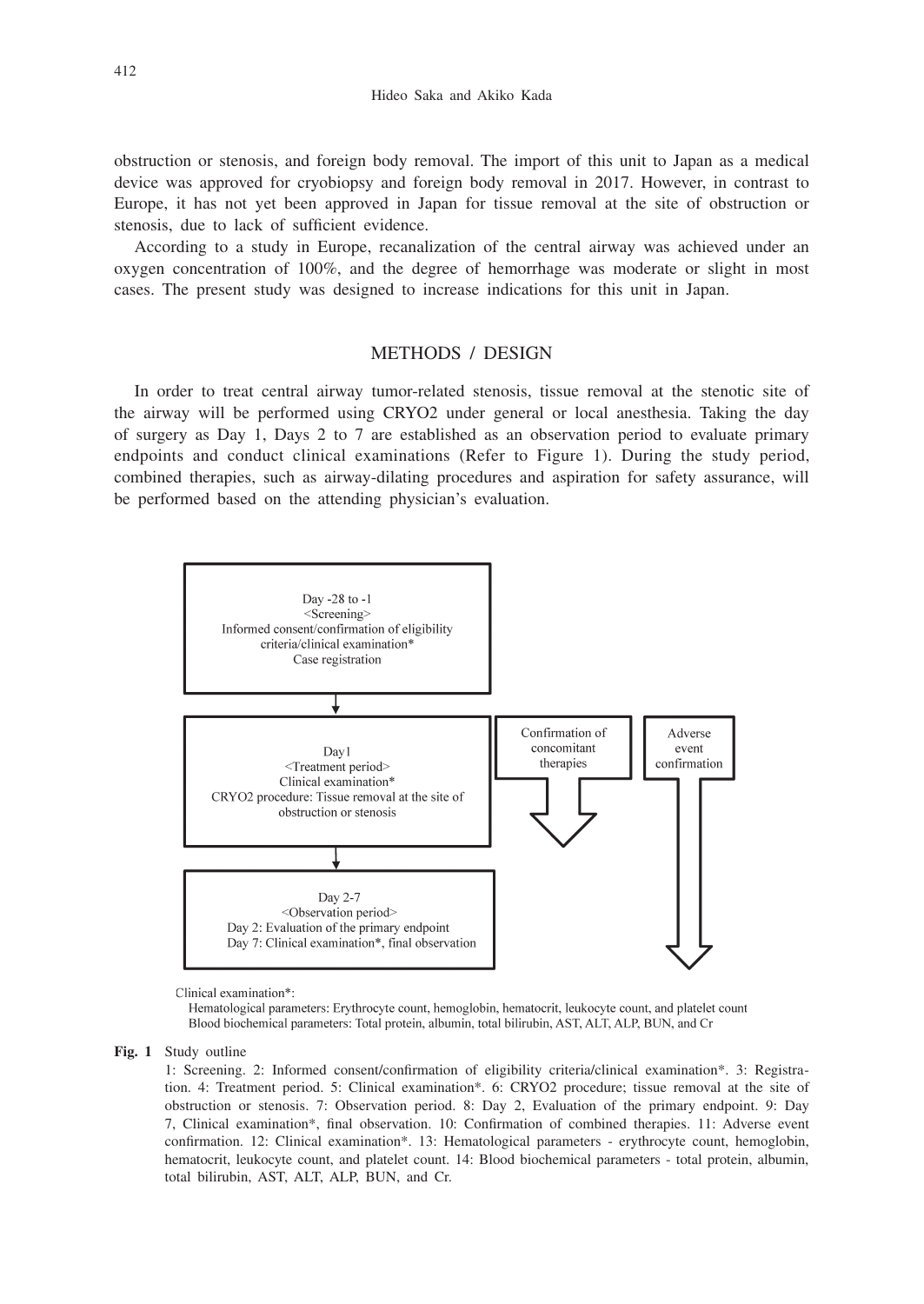### *Device*

Cryosurgery units supply a gas or liquid refrigerant for target-tissue heat emission through direct cryogen supply or indirect contact with a probe cooled with a cryogen. CRYO2 will be employed in the present study (refer to Figure 2 for its shape/structure). This cryosurgery unit is used in the field of respiratory medicine; a probe cooled with a cryogen is brought into contact with the site to be operated on (the bronchus and peripheral tissue of the bronchus) or objective (intra-bronchial foreign bodies, such as sputum and blood clots) for cooling/freezing, and then biopsy specimens are collected or foreign bodies are removed.

# *Eligibility criteria*

# *Inclusion criteria*

(1) Patients with central airway mass-related stenosis of the airway requiring treatment for symptoms such as dyspnea, hypoxemia, and stridor.

(2) Those who may tolerate bronchoscopy.

(3) Those who provide (or whose legal representatives provide) written informed consent to trial participation.

### *Exclusion criteria*

(1) Patients with unstable angina or a history of myocardial infarction within 6 months.

- (2) Those with a marked bleeding tendency.
- (3) Those with an aspartate transaminase or alanine aminotransferase level of ≥100 IU/L.
- (4) Women who are or may be pregnant.

(5) Patients who are considered to be ineligible for this trial by the principal investigator or attending physicians.



**Fig. 2** Shape and structure of CRYO2

 1: Display. 2: Main body of CRYO2. 3: Junction of the cryo probe. 4: Cryo probe. 5: Handle. 6: Junction of the main body. 7: Probe tube. 8: Tip.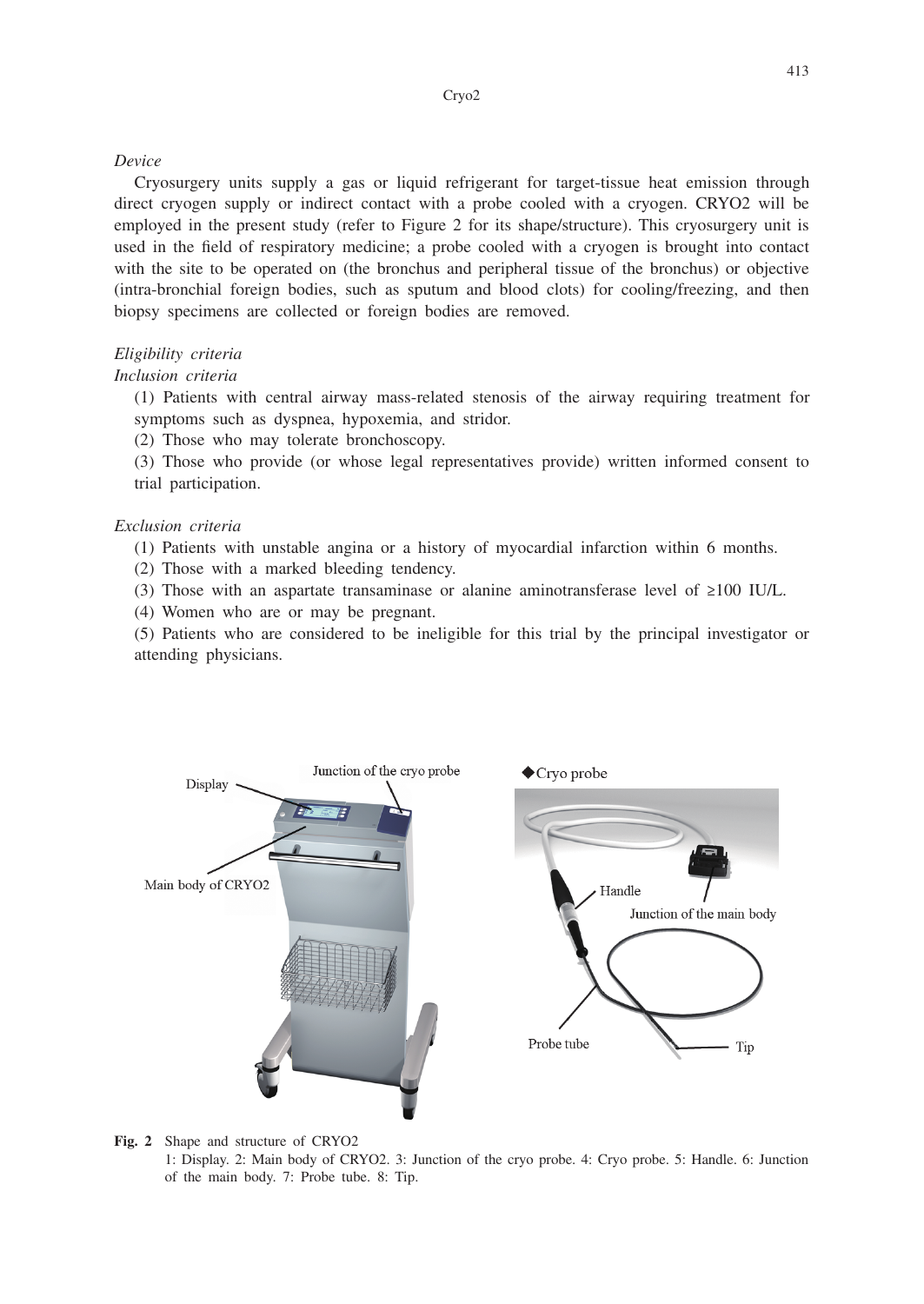## *Endpoints*

The primary endpoint is the incidence of moderate to severe and massive hemorrhage. The degree of hemorrhage will be evaluated using the American College of Radiology ACR Appropriateness Criteria®1):

- Minor: blood loss volume within 24 hours, <30 cc
- Moderate to severe: blood loss volume within 24 hours, 30–300 cc
- Massive: blood loss volume within 24 hours, >300–400 cc

Secondary endpoints include the proportion of technical success, adverse events, and proportion of subjects with an intraoperative  $SpO<sub>2</sub>$  value ≤95. Patients with sputum excretion following its retention related to airway tumor dissection, the amelioration of airway stenosis, or successful stenting are regarded as achieving a technical success. The severity of adverse events will be evaluated using the Common Terminology Criteria for Adverse Events (Ver. 4.0).

#### *Statistical analysis*

Subjects meeting the main registration conditions and with at least one observation value after the start of the CRYO2 procedure will be regarded as a full analysis set. Furthermore, subjects in whom the CRYO2 procedure was started will be regarded as a safety analysis set.

In the full analysis set, the proportion of technical success and 95% confidence interval will be calculated. The proportion of subjects with an intraoperative SpO<sub>2</sub> value of ≤95 and 95% confidence interval will be calculated. In the safety analysis, the incidence of moderate or marked intraoperative hemorrhage in the safety analysis set and 95% confidence interval will be calculated. Furthermore, the incidence of moderate to severe and massive hemorrhage with respect to the presence or absence of a stent will be calculated, along with the incidence of adverse events.

## *Sample size*

Two studies have reported the incidence of hemorrhage as an adverse event with respect to the severity in patients who underwent tissue removal with a CRYO probe at the site of obstruction or stenosis. The incidences of moderate and marked hemorrhage were  $25 \ (10/40)^2$ and  $8.0\%$  (18/225),<sup>3)</sup> respectively. Assuming that the incidence of moderate to severe and massive hemorrhage may be 25%, 27 patients are required to establish a width from the lower limit of the 95% confidence interval to sample the estimate for the incidence of hemorrhage as  $\langle 15\% \rangle$ . Considering the possibility of dropouts, the sample size was set to 30.

## DISCUSSION

The safety of CRYO2 for tissue removal at the site of obstruction or stenosis will be examined. According to a study in Europe, recanalization of the central airway was achieved under an oxygen concentration of 100%, and the degree of hemorrhage was moderate or slight in most cases. This procedure may become a new, effective treatment method for patients with central airway mass-related stenosis of the airway requiring emergency airway maintenance.